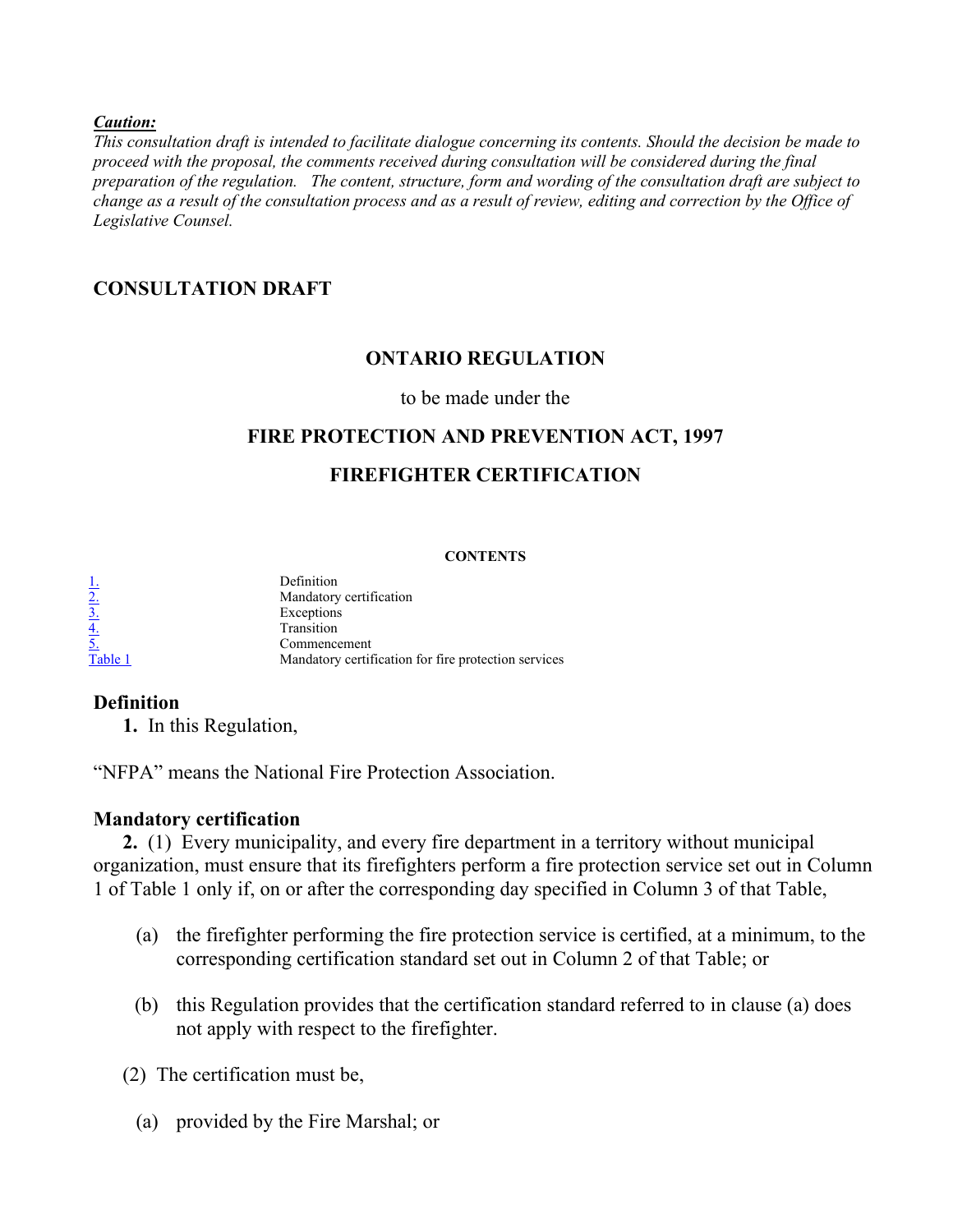(b) an accreditation from the International Fire Safety Accreditation Congress (IFSAC), or a Pro Board seal, that is recognized by the Fire Marshal as equivalent to the certification provided by the Fire Marshal.

### **Exceptions**

<span id="page-1-0"></span>**3.** (1) A certification standard set out in item 1 or 2 of Table 1 does not apply with respect to a firefighter who,

- (a) is performing a service that is within the scope of that item;
- (b) has been a firefighter for no more than 24 months; and
- (c) is operating under the supervision of a firefighter certified to that standard.

(2) A certification standard set out in Column 2 of Table 1 does not apply with respect to a firefighter who is,

- (a) temporarily assigned to perform a different fire protection service for which a different minimum certification is required; and
- (b) operating under the supervision of a firefighter who has obtained the certification corresponding to the fire protection service or services being delivered.

(3) If a firefighter was previously certified under this Regulation for an item listed in Table 1, that certification continues to be valid even if the requirements for obtaining that certification are subsequently updated or changed.

# **Transition**

<span id="page-1-1"></span>**4.** (1) Subject to subsection (2), a certification standard set out in item 1, 2, 3, 5, 6, 7, 9, 10, 11, 12, 13, 14, 15, 17 or 18 of Table 1 does not apply with respect to a firefighter if the Fire Marshal issues the firefighter a letter of compliance with the certification standard in accordance with this section.

(2) The Fire Marshal shall issue a letter of compliance with a certification standard to a firefighter if,

- (a) the firefighter has been performing the fire protection service that the standard corresponds to since at least,
	- (i) January 1, 2021, in the case of a certification standard set out in item 1, 2, 3, 5, 6 or 7,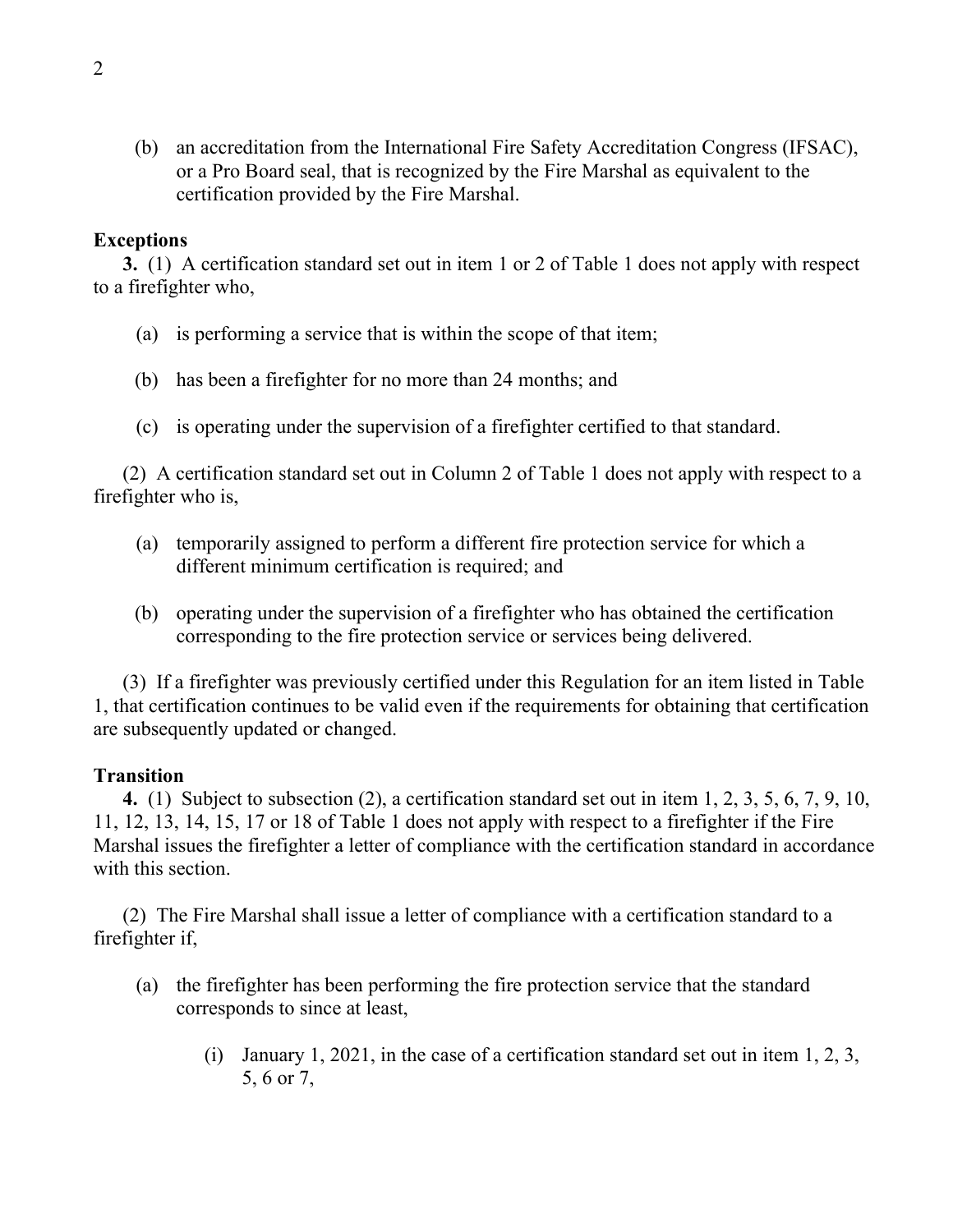- (ii) January 1, 2020, in the case of a certification standard set out in item 9, 10, 11, 12, 13, 14 or 15, or
- (iii) January 1, 2019, in the case of a certification standard set out in item 17 or 18;
- (b) before September 30, 2023, the firefighter's municipality, or fire department in an area without municipal organization, provides the Fire Marshal with information, such as training records, to demonstrate to the satisfaction of the Fire Marshal that the firefighter, through past training and experience, has obtained the requisite knowledge and requisite skills associated with the corresponding standard; and
- (c) the Fire Marshal is satisfied with the information provided under clause (b).

#### **Commencement**

### <span id="page-2-1"></span><span id="page-2-0"></span>**5. [Commencement]**

| Item | Column <sub>1</sub><br>Fire protection service                                                                                                                                                                                                    | Column <sub>2</sub><br>Minimum Certification Standard                                                                                                                                                                                                                          | Column <sub>3</sub><br>Compliance Deadline |
|------|---------------------------------------------------------------------------------------------------------------------------------------------------------------------------------------------------------------------------------------------------|--------------------------------------------------------------------------------------------------------------------------------------------------------------------------------------------------------------------------------------------------------------------------------|--------------------------------------------|
| 1.   | Firefighter Exterior Attack: Fire suppression<br>operations from the exterior of the building only.                                                                                                                                               | The following job performance requirements of<br>NFPA 1001, "Standard for Fire Fighter<br>Professional Qualifications", 2019 Edition,<br>Chapter 4 (Firefighter I) and Chapter 5<br>(Firefighter II):<br>4.1, 4.2, 4.3.1, 4.3.2, 4.3.3, 4.3.6, 4.3.7, 4.3.8,                   | July 1, 2026                               |
|      |                                                                                                                                                                                                                                                   | 4.3.10 (A1-A9, B1-B3, B4 (exterior stairway),<br>B5-B10), 4.3.15, 4.3.16, 4.3.17, 4.3.18, 4.3.19,<br>4.3.20, 4.3.21, 4.5                                                                                                                                                       |                                            |
|      |                                                                                                                                                                                                                                                   | 5.1, 5.2, 5.3.1, 5.3.2 (A1-A4), 5.3.3, 5.3.4,<br>5.4.2, 5.5.3                                                                                                                                                                                                                  |                                            |
| 2.   | Firefighter Exterior Attack and auto extrication:<br>Fire suppression operations from the exterior of<br>the building only and auto extrication rescue.                                                                                           | All job performance requirements in Item 1 and<br>the following job performance requirements of<br>NFPA 1001, "Standard for Fire Fighter<br>Professional Qualifications", 2019 Edition,<br>Chapter 5 (Firefighter II):                                                         | July 1, 2026                               |
|      |                                                                                                                                                                                                                                                   | 5.4.1                                                                                                                                                                                                                                                                          |                                            |
| 3.   | Firefighter Exterior Attack and hazardous<br>materials response: Fire suppression operations<br>from the exterior of the building only and<br>Operations-level hazardous materials response.                                                      | All job performance requirements in Item 1 and<br>all job performance requirements of NFPA<br>1072, "Standard for Hazardous<br>Materials/Weapons of Mass Destruction<br>Emergency Response Personnel Professional<br>Qualifications", 2017 Edition, Chapter 5<br>(Operations). | July 1, 2026                               |
| 4.   | Firefighter Exterior Attack, auto extrication and<br>hazardous materials response: Fire suppression<br>operations from the exterior of the building only,<br>automobile extrication rescue and Operations-<br>level hazardous materials response. | All job performance requirements in Items 1, 2<br>and $3$ .                                                                                                                                                                                                                    | July 1, 2026                               |

TABLE 1 MANDATORY CERTIFICATION FOR FIRE PROTECTION SERVICES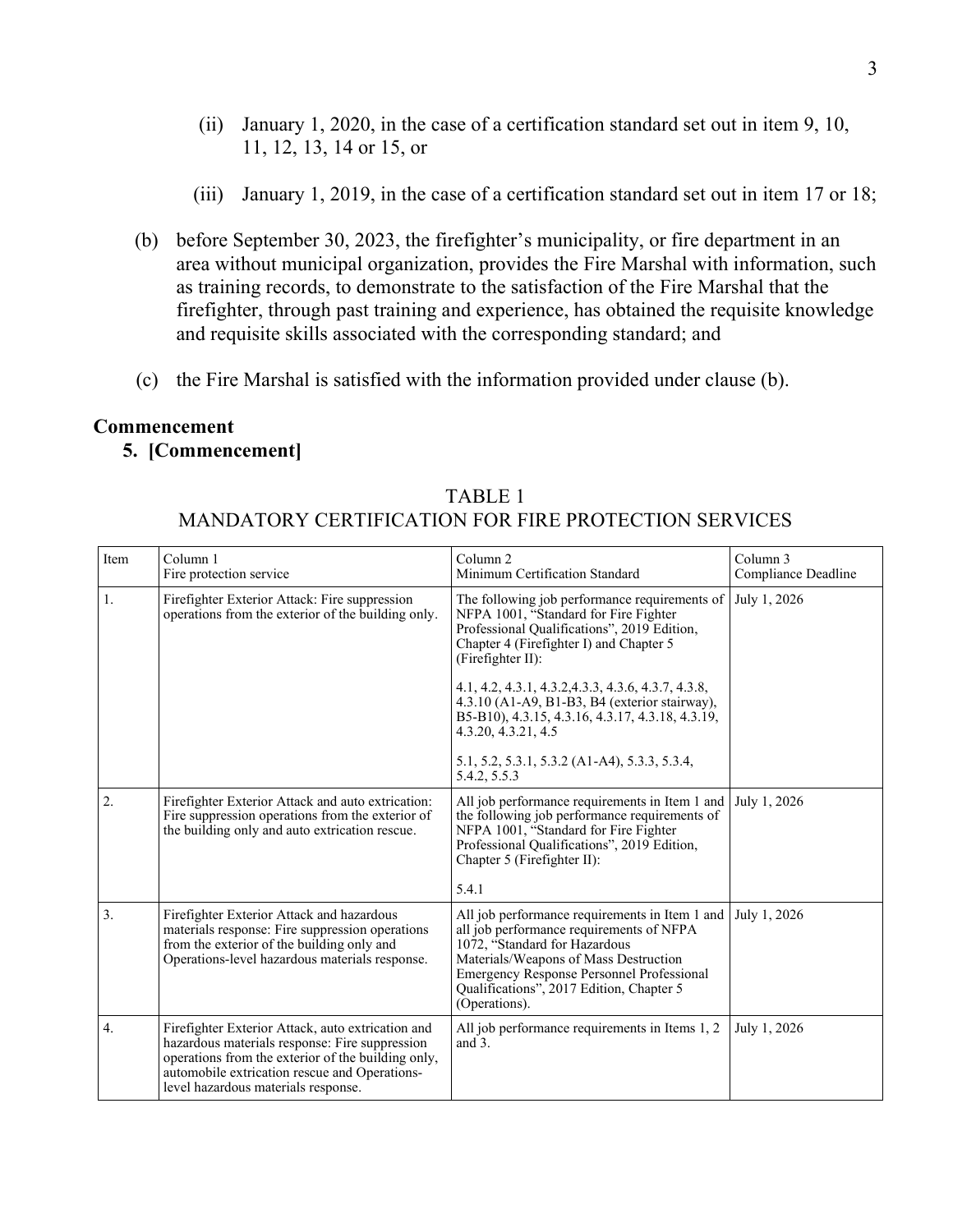| 5.  | Firefighter Interior Attack: Fire suppression<br>operations that enter the interior of the building<br>and can perform rescue.                                                                                                                                                                         | All job performance requirements in Item 1 and<br>the following job performance requirements of<br>NFPA 1001, "Standard for Fire Fighter<br>Professional Qualifications", 2019 Edition,<br>Chapter 4 (Firefighter I) and Chapter 5<br>(Firefighter II):                    | July 1, 2026 |
|-----|--------------------------------------------------------------------------------------------------------------------------------------------------------------------------------------------------------------------------------------------------------------------------------------------------------|----------------------------------------------------------------------------------------------------------------------------------------------------------------------------------------------------------------------------------------------------------------------------|--------------|
|     |                                                                                                                                                                                                                                                                                                        | 4.3.4, 4.3.9, 4.3.10 (A10-A11, B4 (interior<br>stairway), B11), 4.3.11, 4.3.12, 4.3.13, 4.3.14                                                                                                                                                                             |              |
|     |                                                                                                                                                                                                                                                                                                        | 5.3.2 $(A5-A9, B1-B6)$                                                                                                                                                                                                                                                     |              |
| 6.  | Firefighter Interior Attack and auto extrication:<br>Fire suppression operations that enter the interior<br>of the building and can perform rescue and<br>automobile extrication rescue.                                                                                                               | All job performance requirements in Item 5 and<br>the following job performance requirements of<br>NFPA 1001, "Standard for Fire Fighter<br>Professional Qualifications", 2019 Edition,<br>Chapter 5 (Firefighter II):                                                     | July 1, 2026 |
|     |                                                                                                                                                                                                                                                                                                        | 5.4.1                                                                                                                                                                                                                                                                      |              |
| 7.  | Firefighter Interior Attack and hazardous<br>materials response: Fire suppression operations<br>that enter the interior of the building and<br>Operations-level hazardous materials response.                                                                                                          | All job performance requirements in Item 5 and<br>all job performance requirements of NFPA<br>1072, "Standard for Hazardous<br>Materials/Weapons of Mass Destruction<br>Emergency Response Personnel Professional<br>Qualifications", Chapter 5 (Operations).              | July 1, 2026 |
| 8.  | Firefighter Interior Attack, auto extrication and<br>hazardous materials response: Fire suppression<br>operations that enter the interior of the building<br>and can perform rescue, automobile extrication<br>rescue and Operations-level hazardous materials<br>response (full service firefighter). | All job performance requirements of NFPA<br>1001, "Standard for Fire Fighter Professional<br>Qualifications", 2019 Edition, Chapter 5<br>(Firefighter II).                                                                                                                 | July 1, 2026 |
| 9.  | Team Lead Exterior Attack: Supervision of<br>firefighters that provide fire suppression<br>operations from the exterior of the building only.                                                                                                                                                          | All job performance requirements in Item 1 and<br>the following job performance requirements of<br>NFPA 1021, "Standard for Fire Officer<br>Professional Qualifications", 2014 Edition,<br>Chapter 4 (Fire Officer I):<br>4.1.1, 4.2.1, 4.2.2, 4.2.3, 4.2.4, 4.4.1, 4.4.2, | July 1, 2026 |
|     |                                                                                                                                                                                                                                                                                                        | 4.4.4, 4.4.5, 4.5.3, 4.6, 4.7.1, 4.7.3                                                                                                                                                                                                                                     |              |
| 10. | Team Lead Exterior Attack and auto extrication:<br>Supervision of firefighters that provide fire<br>suppression operations from the exterior of the<br>building only or that provide auto extrication<br>rescue.                                                                                       | All job performance requirements in Item 2 and<br>the following job performance requirements of<br>NFPA 1021, "Standard for Fire Officer<br>Professional Qualifications", 2014 Edition,<br>Chapter 4 (Fire Officer I):                                                     | July 1, 2026 |
|     |                                                                                                                                                                                                                                                                                                        | 4.1.1, 4.2.1, 4.2.2, 4.2.3, 4.2.4, 4.4.1, 4.4.2,<br>4.4.4, 4.4.5, 4.5.3, 4.6, 4.7.1, 4.7.3                                                                                                                                                                                 |              |
| 11. | Team Lead Exterior Attack and hazardous<br>materials response: Supervision of firefighters<br>that provide fire suppression operations from the<br>exterior of the building only or that provide<br>Operations-level hazardous materials response.                                                     | All job performance requirements in Item 3 and<br>the following job performance requirements of<br>NFPA 1021, "Standard for Fire Officer<br>Professional Qualifications", 2014 Edition,<br>Chapter 4 (Fire Officer I):                                                     | July 1, 2026 |
|     |                                                                                                                                                                                                                                                                                                        | 4.1.1, 4.2.1, 4.2.2, 4.2.3, 4.2.4, 4.4.1, 4.4.2,<br>4.4.4, 4.4.5, 4.5.3, 4.6, 4.7.1, 4.7.3                                                                                                                                                                                 |              |
| 12. | Team Lead Exterior Attack, auto extrication and<br>hazardous materials: Supervision of firefighters<br>that provide fire suppression operations from the<br>exterior of the building only or that provide<br>automobile extrication rescue or Operations-level<br>hazardous materials response.        | All job performance requirements in Item 4,<br>and the following job performance<br>requirements of NFPA 1021, "Standard for Fire<br>Officer Professional Qualifications", 2014<br>Edition, Chapter 4 (Fire Officer I):                                                    | July 1, 2026 |
|     |                                                                                                                                                                                                                                                                                                        | 4.1.1, 4.2.1, 4.2.2, 4.2.3, 4.2.4, 4.4.1, 4.4.2,<br>4.4.4, 4.4.5, 4.5.3, 4.6, 4.7.1, 4.7.3                                                                                                                                                                                 |              |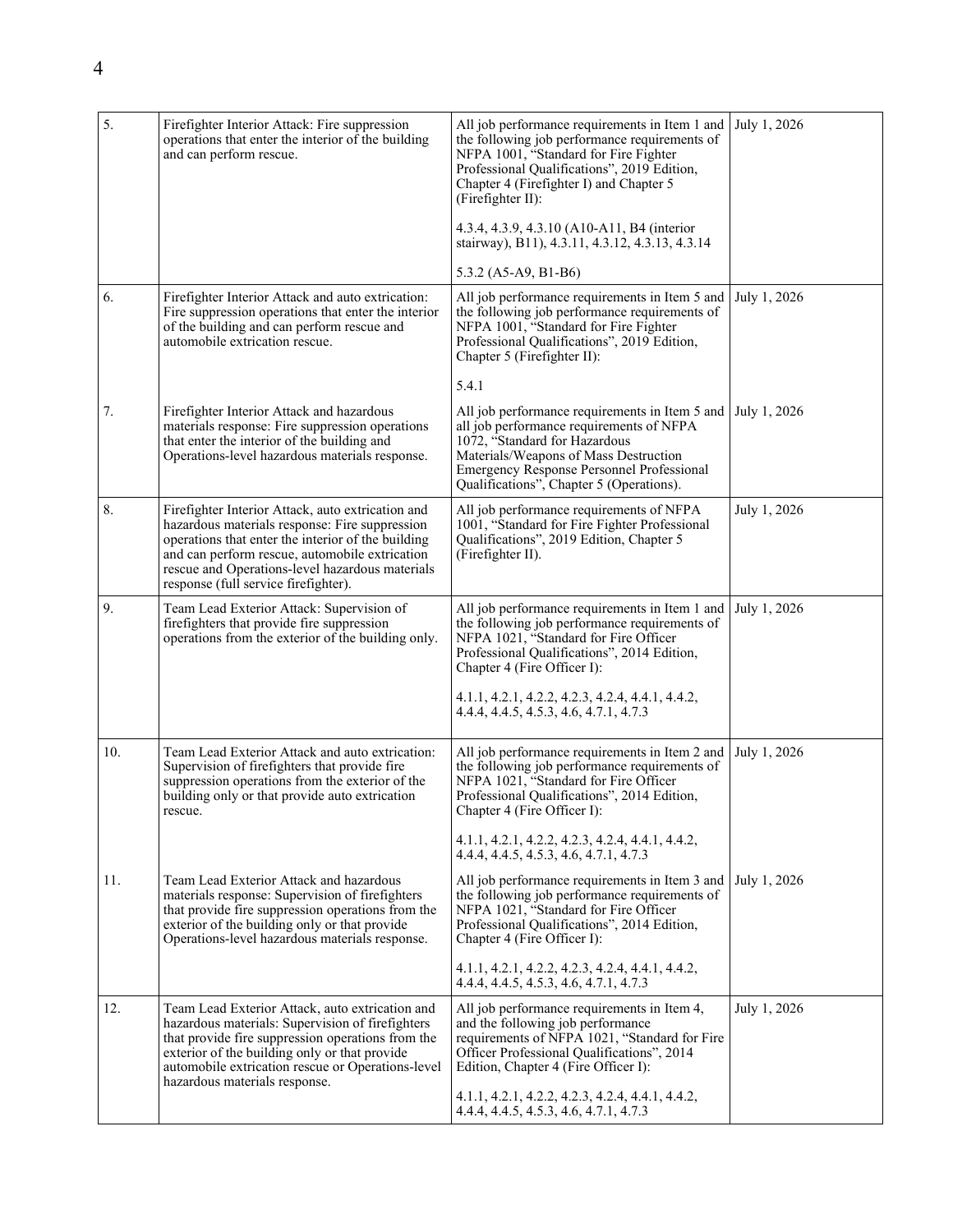| 13. | Team Lead Interior Attack: Supervision of<br>firefighters that provide fire suppression<br>operations from the interior of the building and<br>can perform rescue.                                                                                                                                                                                        | All job performance requirements in Item 5 and<br>the following job performance requirements of<br>NFPA 1021, "Standard for Fire Officer<br>Professional Qualifications", 2014 Edition,<br>Chapter 4 (Fire Officer I):                                                                                         | July 1, 2026 |
|-----|-----------------------------------------------------------------------------------------------------------------------------------------------------------------------------------------------------------------------------------------------------------------------------------------------------------------------------------------------------------|----------------------------------------------------------------------------------------------------------------------------------------------------------------------------------------------------------------------------------------------------------------------------------------------------------------|--------------|
|     |                                                                                                                                                                                                                                                                                                                                                           | 4.1.1, 4.2.1, 4.2.2, 4.2.3, 4.2.4, 4.4.1, 4.4.2,<br>4.4.4, 4.4.5, 4.5.3, 4.6, 4.7.1, 4.7.3                                                                                                                                                                                                                     |              |
| 14. | Team Lead Interior Attack and auto extrication:<br>Supervision of firefighters that provide fire<br>suppression operations from the interior of the<br>building and can perform rescue or that provide<br>automobile extrication rescue.                                                                                                                  | All job performance requirements in Item 6 and<br>the following job performance requirements of<br>NFPA 1021, "Standard for Fire Officer<br>Professional Qualifications", 2014 Edition,<br>Chapter 4 (Fire Officer I):                                                                                         | July 1, 2026 |
|     |                                                                                                                                                                                                                                                                                                                                                           | 4.1.1, 4.2.1, 4.2.2, 4.2.3, 4.2.4, 4.4.1, 4.4.2,<br>4.4.4, 4.4.5, 4.5.3, 4.6, 4.7.1, 4.7.3                                                                                                                                                                                                                     |              |
| 15. | Team Lead Interior Attack and hazardous<br>materials response: Supervision of firefighters<br>that provide fire suppression operations from the<br>interior of the building and can perform rescue or<br>that provide Operations-level hazardous materials<br>response.                                                                                   | All job performance requirements in Item 7 and<br>the following job performance requirements of<br>NFPA 1021, "Standard for Fire Officer<br>Professional Qualifications", 2014 Edition,<br>Chapter 4 (Fire Officer I):                                                                                         | July 1, 2026 |
|     |                                                                                                                                                                                                                                                                                                                                                           | 4.1.1, 4.2.1, 4.2.2, 4.2.3, 4.2.4, 4.4.1, 4.4.2,<br>4.4.4, 4.4.5, 4.5.3, 4.6, 4.7.1, 4.7.3                                                                                                                                                                                                                     |              |
| 16. | Team Lead Interior Attack, auto extrication and<br>hazardous materials response: Supervision of<br>firefighters that provide fire suppression<br>operations from the interior of the building and<br>can perform rescue or that provide automobile<br>extrication rescue or Operations-level hazardous<br>materials response (full service fire officer). | All job performance requirements of NFPA<br>1021 "Standard for Fire Officer Professional<br>Qualifications", 2014 Edition, Chapter 4 (Fire<br>Officer I).                                                                                                                                                      | July 1, 2026 |
| 17. | Pump Operations: Operation of a pumper<br>apparatus without driving the apparatus, or where<br>the apparatus does not require a class D licence.                                                                                                                                                                                                          | All job performance requirements of NFPA<br>1002, "Standard for Fire Apparatus<br>Driver/Operator Professional Qualifications",<br>2017 Edition, Chapter 5 (Apparatus Equipped<br>with Fire Pump), without pre-requisites in<br>Chapter 4.                                                                     | July 1, 2026 |
| 18. | Pump Operations: driver: Driving and operating a<br>pumper apparatus that requires a class D licence.                                                                                                                                                                                                                                                     | All job performance requirements in NFPA<br>1002 "Standard for Fire Apparatus<br>Driver/Operator Professional Qualifications",<br>2017 Edition, Chapter 5 (Apparatus Equipped<br>with Fire Pump).                                                                                                              | July 1, 2026 |
| 19. | Fire Prevention/Inspection: conducting fire and<br>life safety inspections.                                                                                                                                                                                                                                                                               | All job performance requirements of NFPA<br>1031, "Standard for Professional Qualifications<br>for Fire Inspector and Plan Examiner", 2014<br>Edition, Chapter 4 (Fire Inspector I).                                                                                                                           | July 1, 2026 |
| 20. | Fire Investigator: conducting fire cause and origin<br>investigations.                                                                                                                                                                                                                                                                                    | All job performance requirements of NFPA<br>1033, "Professional Qualifications for Fire<br>Investigator", 2014 Edition, Chapter 4 (Fire<br>Investigator).                                                                                                                                                      | July 1, 2026 |
| 21. | Fire and Life Safety Educator: providing fire and<br>life safety education.                                                                                                                                                                                                                                                                               | All job performance requirements of NFPA<br>1035, "Standard on Fire and Life Safety<br>Educator, Public Information Officer, Youth<br>Firesetter Intervention Specialist, and Youth<br>Firesetter Program Manager Professional<br>Qualifications", 2015 Edition, Chapter 4 (Fire<br>and Life Safety Educator). | July 1, 2026 |
| 22. | Training Officer: providing training and education<br>to other fire personnel.                                                                                                                                                                                                                                                                            | All job performance requirements of NFPA<br>1041, "Standard for Fire and Emergency<br>Services Instructor Professional<br>Qualifications", 2019 Edition, Chapter 4 (Fire<br>and Emergency Services Instructor I).                                                                                              | July 1, 2026 |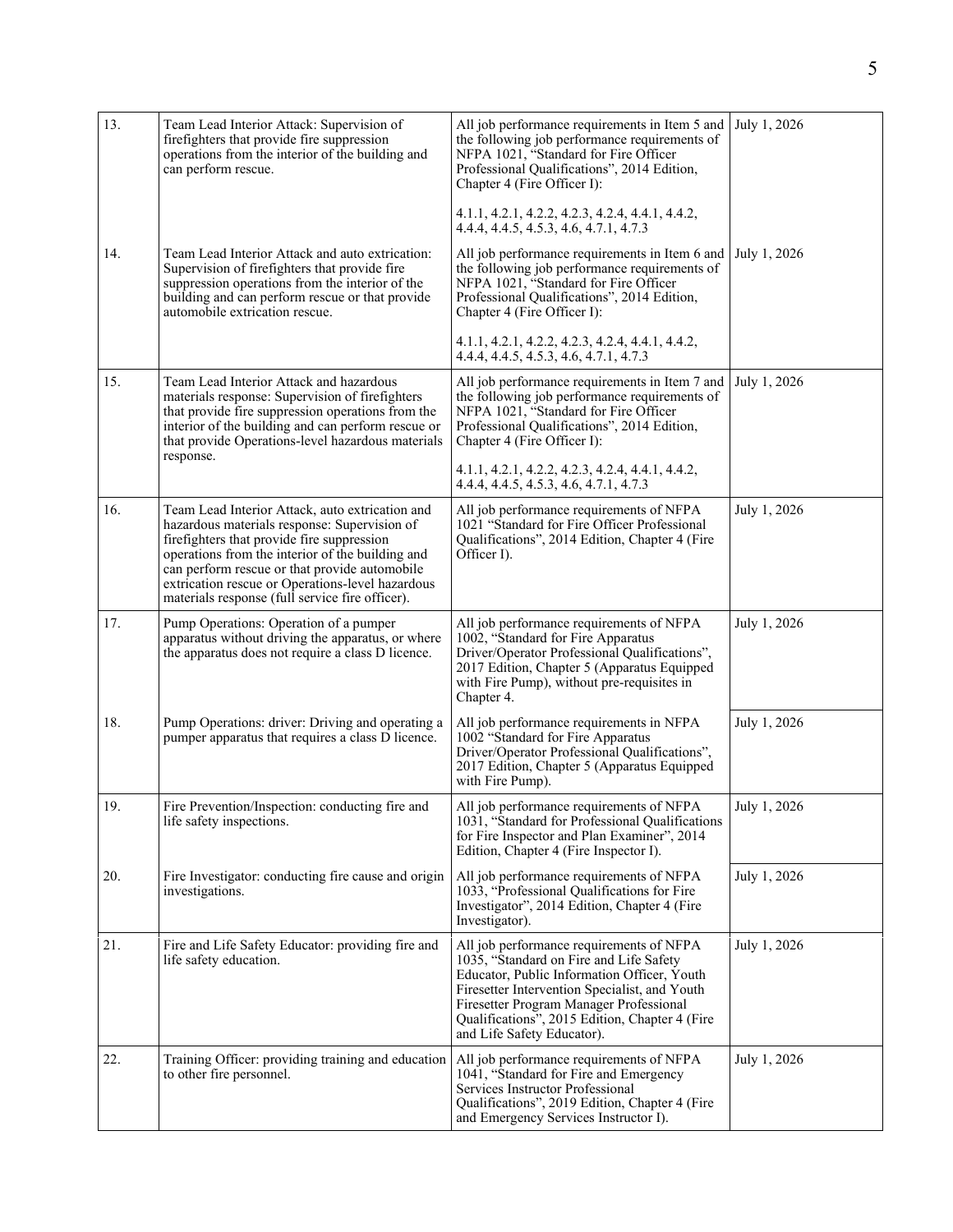| 23. | Emergency Communicators: taking emergency<br>calls.                                                                                                                          | All job performance requirements of NFPA<br>1061, "Standard for Public Safety<br>Telecommunications Personnel Professional<br>Qualifications", 2018 Edition, Chapter 4<br>(Public Safety Telecommunicator I).                            | July 1, 2026 |
|-----|------------------------------------------------------------------------------------------------------------------------------------------------------------------------------|------------------------------------------------------------------------------------------------------------------------------------------------------------------------------------------------------------------------------------------|--------------|
| 24. | Incident Safety Officers: undertaking the primary<br>role of incident safety officer at emergency calls.                                                                     | All job performance requirements of NFPA<br>1521, "Standard for Fire Department Safety<br>Officer Professional Qualifications", 2020<br>Edition, Chapter 5 (Incident Safety Officer).                                                    | July 1, 2026 |
| 25. | Hazardous Materials Response — Operations<br>Mission Specific Level: responding to<br>emergencies involving hazardous materials at the<br>Operations Mission Specific Level. | All job performance requirements of NFPA<br>1072, "Standard for Hazardous<br>Materials/Weapons of Mass Destruction<br><b>Emergency Response Personnel Professional</b><br>Qualifications", Chapter 6 (Operations Mission<br>Specific)    | July 1, 2026 |
| 26. | Hazardous Materials Response - Technician<br>Level: responding to emergencies involving<br>hazardous materials at the Technician Level.                                      | All job performance requirements of NFPA<br>1072, "Standard for Hazardous<br>Materials/Weapons of Mass Destruction<br><b>Emergency Response Personnel Professional</b><br>Qualifications" Chapter 7 (Hazardous Materials<br>Technician). | July 1, 2026 |
| 27. | Rope Rescue — Operations: rope rescue at the<br>Operations Level.                                                                                                            | The following job performance requirements of<br>NFPA 1006, "Standard for Technical Rescue<br>Personnel Professional Qualifications", 2021<br>Edition, Chapter 5 (Rope Rescue) (Operations):<br>5.2                                      | July 1, 2028 |
| 28. | Rope Rescue — Technician: rope rescue at the<br>Technician Level.                                                                                                            | The following job performance requirements of<br>NFPA 1006, "Standard for Technical Rescue<br>Personnel Professional Qualifications", 2021<br>Edition, Chapter 5 (Rope Rescue) (Technician):                                             | July 1, 2028 |
|     |                                                                                                                                                                              | 5.3                                                                                                                                                                                                                                      |              |
| 29. | Structural Collapse — Operations: structural<br>collapse rescue at the Operations Level.                                                                                     | The following job performance requirements of<br>NFPA 1006, "Standard for Technical Rescue<br>Personnel Professional Qualifications", 2021<br>Edition, Chapter 6 (Structural Collapse Rescue)<br>(Operations):                           | July 1, 2028 |
|     |                                                                                                                                                                              | 6.2                                                                                                                                                                                                                                      |              |
| 30. | Structural Collapse - Technician: structural<br>collapse rescue at the Technician Level.                                                                                     | The following job performance requirements of<br>NFPA 1006, "Standard for Technical Rescue<br>Personnel Professional Qualifications", 2021<br>Edition, Chapter 6 (Structural Collapse Rescue)<br>(Technician):                           | July 1, 2028 |
|     |                                                                                                                                                                              | 6.3                                                                                                                                                                                                                                      |              |
| 31. | Confined Space — Operations: confined space<br>rescue at the Operations Level.                                                                                               | The following job performance requirements of<br>NFPA 1006, "Standard for Technical Rescue<br>Personnel Professional Qualifications", 2021<br>Edition, Chapter 7 (Confined Space Rescue)<br>(Operations):                                | July 1, 2028 |
|     |                                                                                                                                                                              | 7.2                                                                                                                                                                                                                                      |              |
| 32. | Confined Space — Technician: confined space<br>rescue at the Technician Level.                                                                                               | The following job performance requirements of<br>NFPA 1006, "Standard for Technical Rescue<br>Personnel Professional Qualifications", 2021<br>Edition, Chapter 7 (Confined Space Rescue)<br>(Technician):                                | July 1, 2028 |
|     |                                                                                                                                                                              | 7.3                                                                                                                                                                                                                                      |              |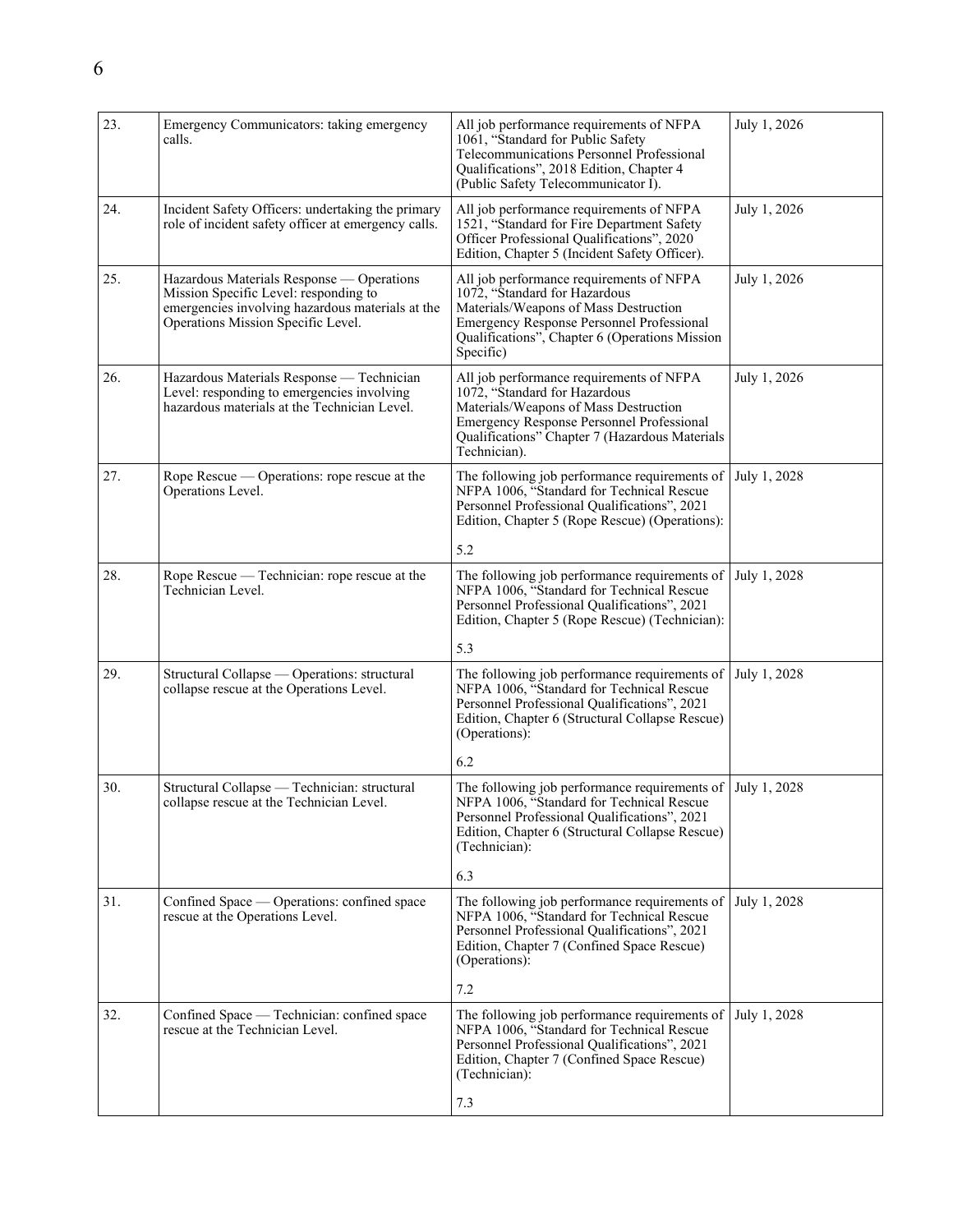| 33. | Vehicle Rescue — Operations: rescue involving<br>passenger vehicles at the Operations Level.   | The following job performance requirements of<br>NFPA 1006, "Standard for Technical Rescue<br>Personnel Professional Qualifications", 2021<br>Edition, Chapter 8 (Common Passenger<br>Vehicle Rescue) (Operations):        | July 1, 2028 |
|-----|------------------------------------------------------------------------------------------------|----------------------------------------------------------------------------------------------------------------------------------------------------------------------------------------------------------------------------|--------------|
|     |                                                                                                | 8.2                                                                                                                                                                                                                        |              |
| 34. | Vehicle Rescue - Technician: rescue involving<br>passenger vehicles at the Technician Level.   | The following job performance requirements of<br>NFPA 1006, "Standard for Technical Rescue<br>Personnel Professional Qualifications", 2021<br>Edition, Chapter 8 (Common Passenger<br>Vehicle Rescue) (Technician):        | July 1, 2028 |
|     |                                                                                                | All of 8.3                                                                                                                                                                                                                 |              |
| 35. | Heavy Vehicle Rescue - Operations: rescue<br>involving heavy vehicles at the Operations Level. | The following job performance requirements of<br>NFPA 1006, "Standard for Technical Rescue<br>Personnel Professional Qualifications", 2021<br>Edition, Chapter 9 (Heavy Vehicle Rescue)<br>(Operations):                   | July 1, 2028 |
|     |                                                                                                | 9.2                                                                                                                                                                                                                        |              |
| 36. | Heavy Vehicle Rescue - Technician: rescue<br>involving heavy vehicles at the Technician Level. | The following job performance requirements of<br>NFPA 1006, "Standard for Technical Rescue<br>Personnel Professional Qualifications", 2021<br>Edition, Chapter 9 (Heavy Vehicle Rescue)<br>(Technician):                   | July 1, 2028 |
|     |                                                                                                | 9.3                                                                                                                                                                                                                        |              |
| 37. | Trench Rescue — Operations: trench rescue at the<br>Operations Level.                          | The following job performance requirements of<br>NFPA 1006, "Standard for Technical Rescue<br>Personnel Professional Qualifications", 2021<br>Edition, Chapter 12 (Trench Rescue)<br>(Operations):                         | July 1, 2028 |
|     |                                                                                                | 12.2                                                                                                                                                                                                                       |              |
| 38. | Trench Rescue — Technician: trench rescue at the<br>Technician Level.                          | The following job performance requirements of<br>NFPA 1006, "Standard for Technical Rescue<br>Personnel Professional Qualifications", 2021<br>Edition, Chapter 12 (Trench Rescue)<br>(Technician):                         | July 1, 2028 |
|     |                                                                                                | 12.3                                                                                                                                                                                                                       |              |
| 39. | Surface Water Rescue - Operations: surface<br>water rescue at the Operations Level.            | The following job performance requirements of $ $ July 1, 2028<br>NFPA 1006, "Standard for Technical Rescue<br>Personnel Professional Qualifications", 2021<br>Edition, Chapter 17 (Surface Water Rescue)<br>(Operations): |              |
|     |                                                                                                | 17.2                                                                                                                                                                                                                       |              |
| 40. | Surface Water Rescue — Technician: surface<br>water rescue at the Technician Level.            | The following job performance requirements of<br>NFPA 1006, "Standard for Technical Rescue<br>Personnel Professional Qualifications", 2021<br>Edition, Chapter 17 (Surface Water Rescue)<br>(Technician):                  | July 1, 2028 |
|     |                                                                                                | 17.3                                                                                                                                                                                                                       |              |
| 41. | Swift Water Rescue — Operations: swift water<br>rescue at the Operations Level.                | The following job performance requirements of<br>NFPA 1006, "Standard for Technical Rescue<br>Personnel Professional Qualifications", 2021<br>Edition, Chapter 18 (Swiftwater Rescue)<br>(Operations):                     | July 1, 2028 |
|     |                                                                                                | 18.2                                                                                                                                                                                                                       |              |